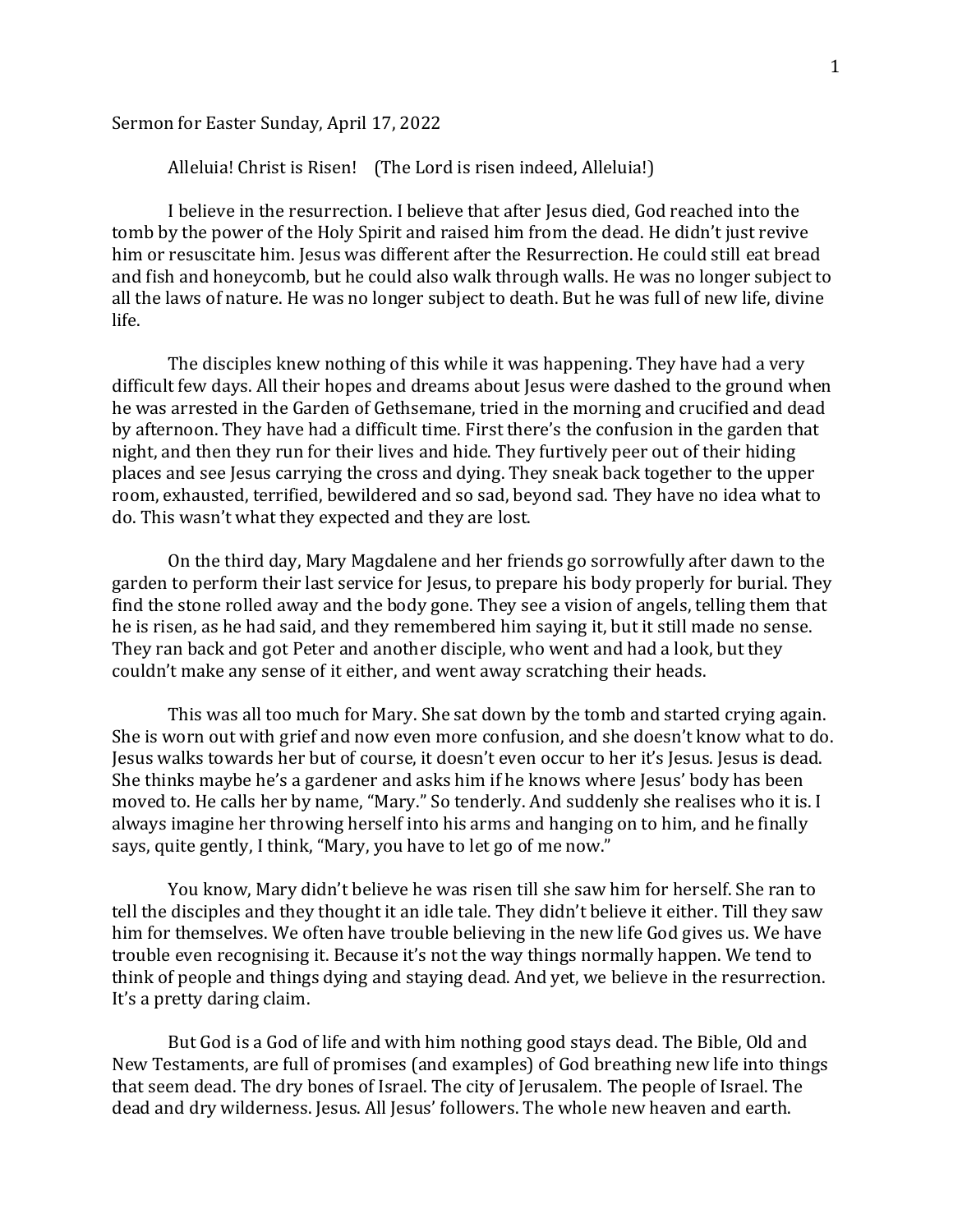So we don't just believe that Jesus was raised from the dead, wild and daring claim that that is. We also believe that we will be raised from the dead and have eternal life with God. We believe that death is not the end for us, because God's life is stronger than death. This resurrected life won't be quite the same as the life we enjoy now, our ordinary life. It's not resuscitation. We know that much. We don't know much more, except that we will be with God eternally.

But when we say we are a resurrection people, we mean a lot more than that. We don't just mean that we think there is eternal life after death. We do believe that. But much more than that. We believe that we have access to this eternal life here and now. That God does not just reach into our tombs after we are dead and give us new life, but he also reaches into our ordinary lives and gives us new life here and now. New life that we can start to live even while we are still living our old life. Eternal life starts with God, the Lord of life. It doesn't start with our death.

We believe that in the midst of our lives, God's Spirit is actively bringing us to life. Where there is any kind of death, God is working through that to bring us new life. Everywhere we look in our lives, there are green shoots growing, if we know where to look and how to see them. God never leaves us alone to stagnate. God is always stirring us to more life, to deeper life, to more abundant life, to resurrection life.

This means that God is always breathing new life into what seems dead, even now. Shining light into the darkness. Bringing healing to old wounds. Because that's just what God does. Jesus said he came that we might have life and have it abundantly. That's what God offers us, all the time. New life. Fresh life. Abundant, eternal life.

This is such good news for us. Because at the moment, many of us feel pretty deadish. We are tired. Many of us are depressed and anxious. We don't know if Covid is over or not. Probably not. We don't know if the restrictions are over or not, or if they should be or not. We don't know what the future holds. We're tired from being jerked around by a silly virus. Anxious about rising prices. Afraid because our nations are involved in a war that could easily escalate, to say nothing of all the other wars we're only sort of involved in and rarely hear about. Worried about the future of the planet. Things look pretty dark and dreary at times.

Kind of like my garden looked a month ago. But now I have crocuses and snowdrops and winter aconite and pansies and heather in bloom. And lots of things budding. There is promise of spring and new growth. It's no accident that we celebrate Easter in springtime. Because Easter also promises us new birth, new growth, new life, new abundance.

I believe in the resurrection. I believe that even now, God is working in each one of us to bring us new life. God is working in our church to bring us life. God is working in society, even amongst those who don't profess the faith, to bring new hope, new life, new growth. Just this week, Halifax Regional Council passed the funding for HalifACT, which will make Halifax one of the green city leaders in Canada. Lots of signs of hope.